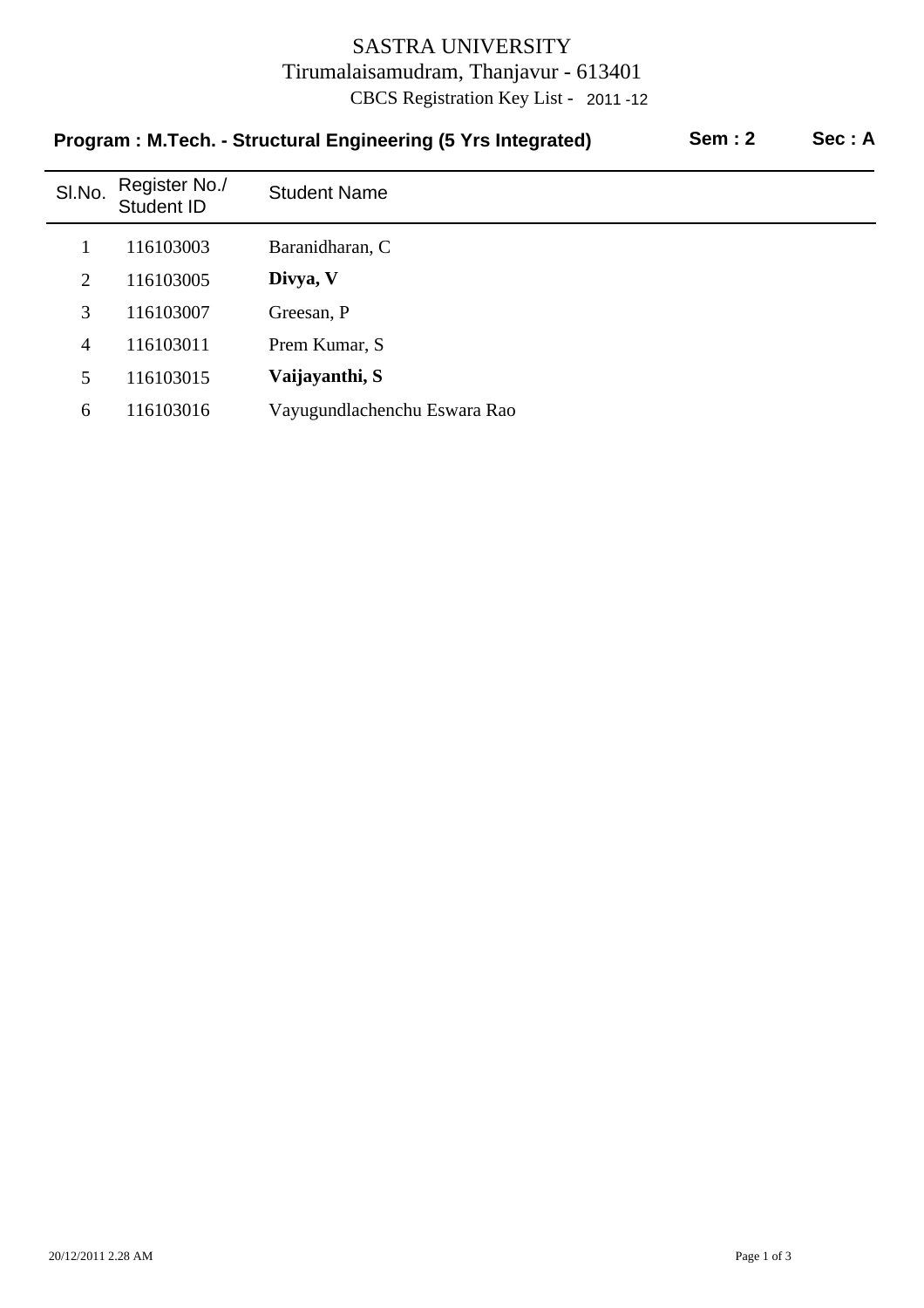## SASTRA UNIVERSITY Tirumalaisamudram, Thanjavur - 613401 CBCS Registration Key List - 2011 -12

| <b>Sem: 2</b><br>Program: M.Tech. - Structural Engineering (5 Yrs Integrated) |                             |                          |  |  |  |
|-------------------------------------------------------------------------------|-----------------------------|--------------------------|--|--|--|
| SI.No.                                                                        | Register No./<br>Student ID | <b>Student Name</b>      |  |  |  |
|                                                                               | 116103001                   | Abishek, G               |  |  |  |
| 2                                                                             | 116103006                   | Gayathri, A              |  |  |  |
| 3                                                                             | 116103009                   | Musku Rock Krishna Reddy |  |  |  |
| $\overline{4}$                                                                | 116103012                   | Shriram, K               |  |  |  |
| 5                                                                             | 116103013                   | Silpha, H                |  |  |  |
| 6                                                                             | 116103014                   | Suganth, M               |  |  |  |